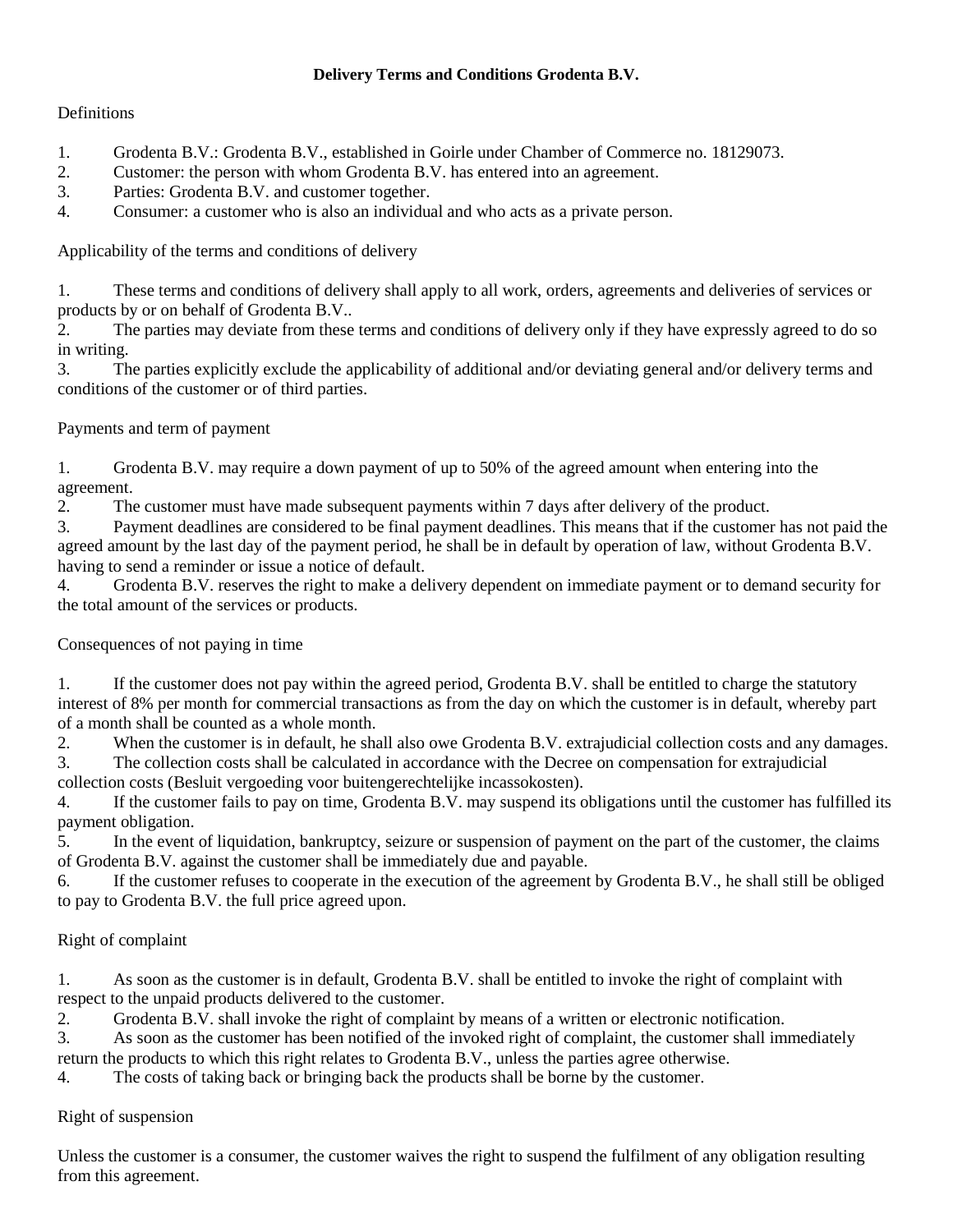## Right of retention

1. Grodenta B.V. may invoke its right of retention and in that case keep possession of the customer's products until the customer has paid all outstanding invoices with respect to Grodenta B.V., unless the customer has provided sufficient security for those expenses.

2. The right of retention shall also apply on the basis of earlier agreements from which the customer still owes payments to Grodenta B.V..

3. Grodenta B.V. shall never be liable for any loss that the customer may suffer as a result of exercising its right of retention.

#### **Settlement**

Unless the customer is a consumer, the customer waives its right to set off a debt owed to Grodenta B.V. against a claim against Grodenta B.V..

#### Retention of title

1. Grodenta B.V. shall remain the owner of all products delivered until the customer has fulfilled all his payment obligations towards Grodenta B.V. in full, including claims relating to failure to perform the agreement.

2. Until that time, Grodenta B.V. may at all times invoke its retention of title and take back the goods.

3. Before ownership has passed to the customer, the customer may not pledge, sell, dispose of or otherwise encumber the products.

4. If Grodenta B.V. invokes its retention of title, the agreement shall be deemed dissolved and Grodenta B.V. shall be entitled to claim damages, loss of profit and interest.

#### Delivery

1. Delivery shall take place as long as stocks last.

2. Delivery shall be made at Grodenta B.V.'s place of business, unless the parties have agreed otherwise.

3. Delivery of products ordered online shall take place at the address indicated by the customer.

4. If the agreed amounts are not paid or not paid on time, Grodenta B.V. shall be entitled to suspend its obligations until the agreed part has been paid.

5. Late payment shall constitute creditor's default, with the result that the customer shall not be able to hold Grodenta B.V. responsible for late delivery.

#### Delivery time

1. The delivery times stated by Grodenta B.V. are indicative and if exceeded shall not entitle the customer to dissolution or compensation, unless parties have expressly agreed otherwise in writing.

2. The delivery period shall commence at the time that the customer has completely completed the (electronic) ordering process and has received an (electronic) confirmation thereof from Grodenta B.V.

3. Exceeding the stated delivery time shall not entitle the customer to compensation or the right to dissolve the agreement, unless Grodenta B.V. is unable to deliver within 14 days after having been requested to do so in writing or if parties have agreed otherwise.

#### Actual delivery

The customer shall ensure that the actual delivery of the products ordered by him can take place on time.

#### Delivery of goods by order

1. The customer shall be obliged to accept the goods produced by Grodenta B.V. on his order.

2. If goods have not been taken by the client after the expiry of the delivery time, they shall remain available to Grodenta

B.V.. Goods that have not been taken delivery of shall be stored for the account and risk of the customer. Grodenta B.

V. may always make use of the authority of section 6:90 of the Dutch Civil Code.

#### Delivery on demand

If the customer and Grodenta B. V. have agreed on delivery on demand and the customer, without being entitled to do so, has not taken delivery of the goods within the agreed period or, if there is no agreed period, within 3 (three) months after the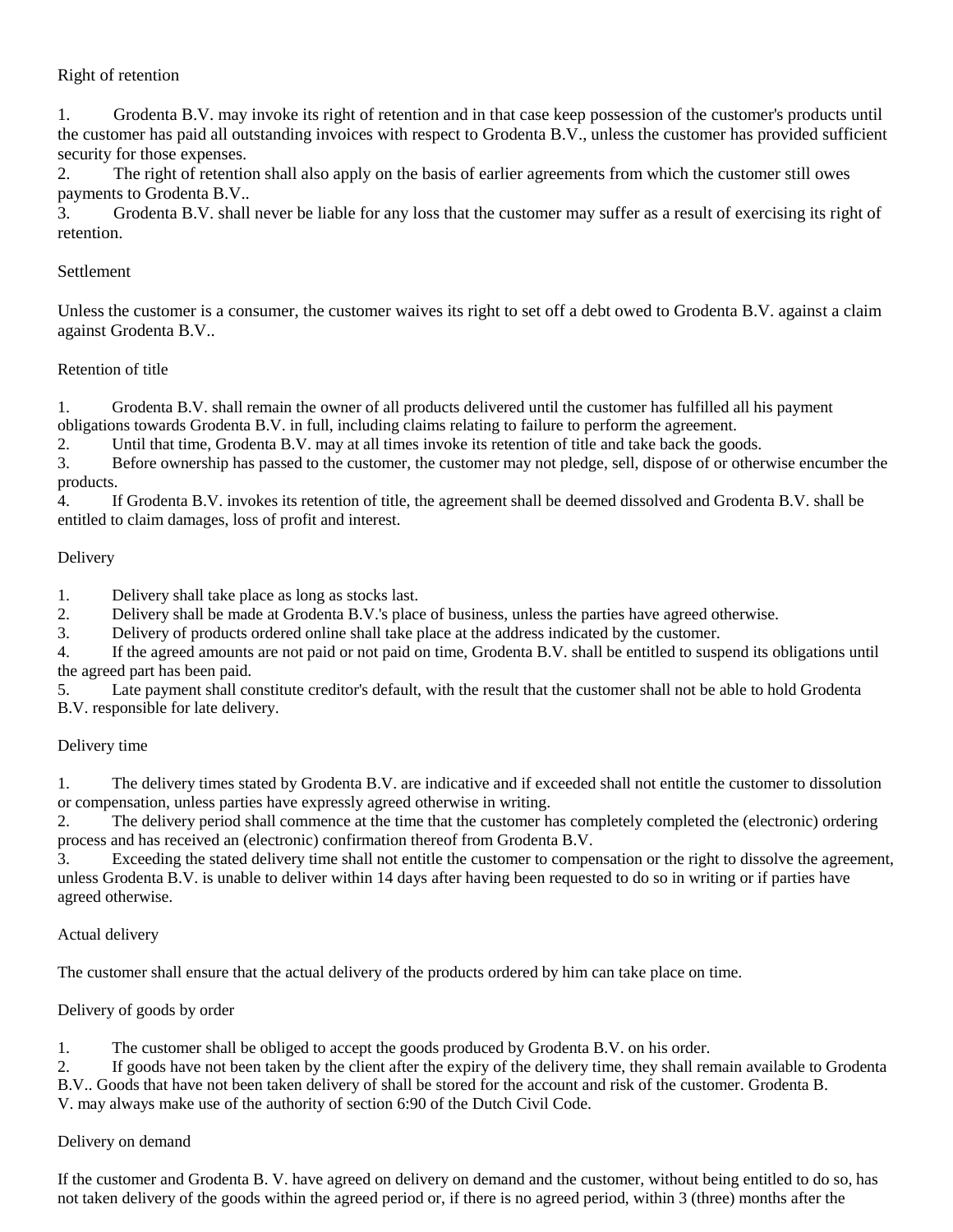notification of completion, Grodenta B. V. may dissolve the agreement concluded with the customer, without Grodenta B.V. being obliged or being able to make any compensation and without prejudice to Grodenta B.V.'s right to claim from the customer all losses incurred or to be incurred as a result thereof, who shall be obliged to compensate Grodenta B.V. for such losses.

### Delivery and transfer of risk

The risk of loss, damage or depreciation of a purchased item shall pass to the customer at the time when the item is brought into the control of the customer.

#### Transport costs

Transportation costs are borne by the customer, unless the parties have agreed otherwise.

### Packaging and dispatch

1. If the packaging of a product delivered has been opened or damaged, the customer must, before accepting delivery of the product, have the carrier or delivery person make a note of this, failing which Grodenta B.V. cannot be held liable for any damage.

2. If the customer is responsible for the transport of a product, he must report any visible damage to the products or the packaging to Grodenta B.V. prior to the transport, failing which Grodenta B.V. cannot be held liable for any damage.

#### Insurance

1. The client undertakes to adequately insure the following items and to keep them insured against, among other things, fire, explosion and water damage as well as theft:

items delivered that are necessary for the execution of the underlying agreement items belonging to Grodenta B.V. that are on the customer's premises

items that have been delivered subject to retention of title

2. At Grodenta B.V.'s first request the customer shall make the policy of this insurance available for inspection.

#### Retention

1. If the customer takes delivery of ordered products later than the agreed delivery date, the risk of a possible loss of quality shall be borne entirely by the customer.

2. Any additional costs resulting from premature or late acceptance of products will be borne entirely by the customer.

#### Assembly and installation

Although Grodenta B.V. does its utmost to carry out all assembly and/or installation work as well as possible, it bears no responsibility for this except in the case of intent or gross negligence.

#### **Warranty**

1. If the parties have entered into an agreement for services, this agreement contains only an obligation to perform to the best of one's ability and therefore no obligation to achieve a certain result for Grodenta B.V.

2. The guarantee with respect to products shall apply exclusively to defects caused by faulty manufacturing, construction or material.

3. The warranty does not apply in the case of normal wear and tear and of damage caused by accidents, modifications made to the product, negligence or inexpert use by the customer, as well as when the cause of the defect cannot be clearly determined.

4. The risk of loss, damage or theft of the products that are the subject of an agreement between the parties shall pass to the customer at the moment at which they are legally and/or actually delivered, or at least come under the control of the customer or of a third party who takes delivery of the product on behalf of the customer.

Exchanges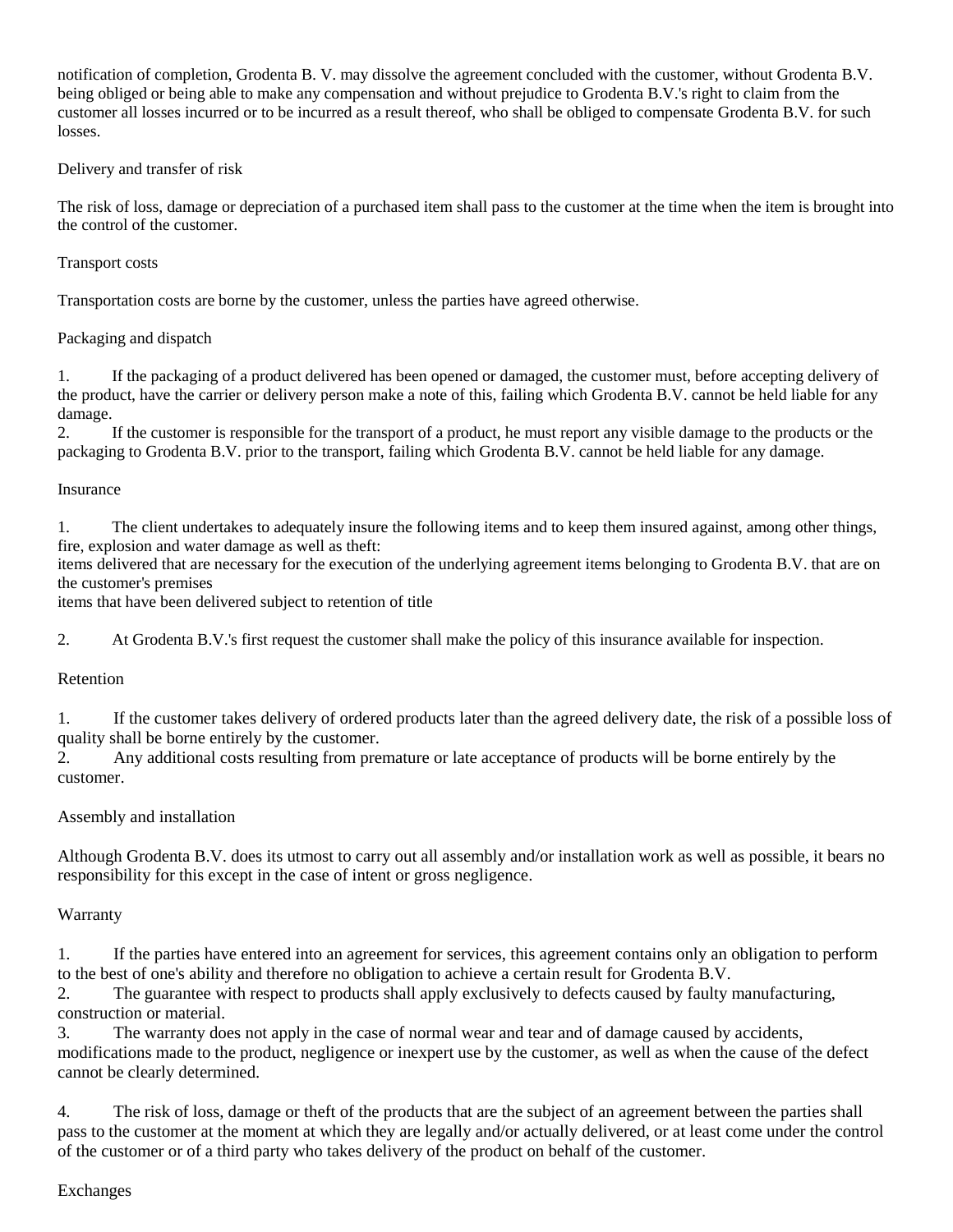1. The exchange of purchased items is only possible if the following conditions are met:

exchanges take place within 7 days after purchase against submission of the original invoice The product is returned in its original packaging or with the original (price) tags still attached. The product has not been used

2. Discounted items, non-durable items such as food, custom-made items or items specially adapted for the customer and Quotation products cannot be exchanged.

### Execution of the Agreement

1. Grodenta B.V. shall execute the agreement to the best of its knowledge and ability and in accordance with the requirements of good craftsmanship.

2. Grodenta B.V. shall be entitled to have the agreed services (partly) carried out by third parties.

3. The execution of the agreement shall take place in mutual consultation and after written agreement and payment of any agreed advance by the client.

4. It is the customer's responsibility that Grodenta B.V. is able to start executing the agreement in time.

5. If the customer has not ensured that Grodenta B.V. can commence the execution of the agreement in a timely manner, the resulting additional costs and/or additional hours shall be borne by the customer.

Provision of information by the customer

1. The customer shall make all information, data and documents that are relevant for the correct execution of the agreement available to Grodenta B.V. on time and in the desired form and manner.

2. The client warrants the accuracy, completeness and reliability of the information, data and documents made

available, even if they originate from third parties, insofar as the nature of the agreement does not require otherwise.

3. If and in so far as the customer so requests, Grodenta B.V. shall return the documents in question.

4. If the client does not provide the information or data reasonably required by Grodenta B.V., or does not do so on time or in the proper manner, and the execution of the agreement is delayed as a result, the client shall bear the additional costs and the additional hours incurred as a result.

Duration of the agreement concerning a service

1. The agreement between Grodenta B.V. and the customer concerning a service or services shall be entered into for an indefinite period of time, unless something else follows from the nature of the agreement or if parties have expressly agreed otherwise in writing.

2. If an agreement has been entered into for a definite period of time, it shall be converted tacitly into an agreement for an indefinite period of time after expiry of the period, unless one of the parties terminates the agreement with due observance of a notice period of 2 months, or a consumer terminates the agreement with due observance of a notice period of 1 month, as a result of which the agreement shall end by operation of law.

3. If within the duration of the contract the parties have agreed on a period for the completion of certain work, this is never a deadline. If this period is exceeded the customer must give Grodenta B.V. written notice of default.

Termination of indefinite service agreement

1. The customer may terminate an agreement for a service entered into for an indefinite period of time at any time, subject to

1. The customer may terminate an agreement for an indefinite period at any time with due observance of a notice period of 2 months.

2. A consumer has the right to terminate an agreement for an indefinite service with observance of a notice period of 1 month.

## Execution of a service

1. Grodenta B.V. shall always keep the customer informed about the progress of the service and notify the customer immediately when the service or a characteristic part thereof is completed. At the customer's request, Grodenta B.V. shall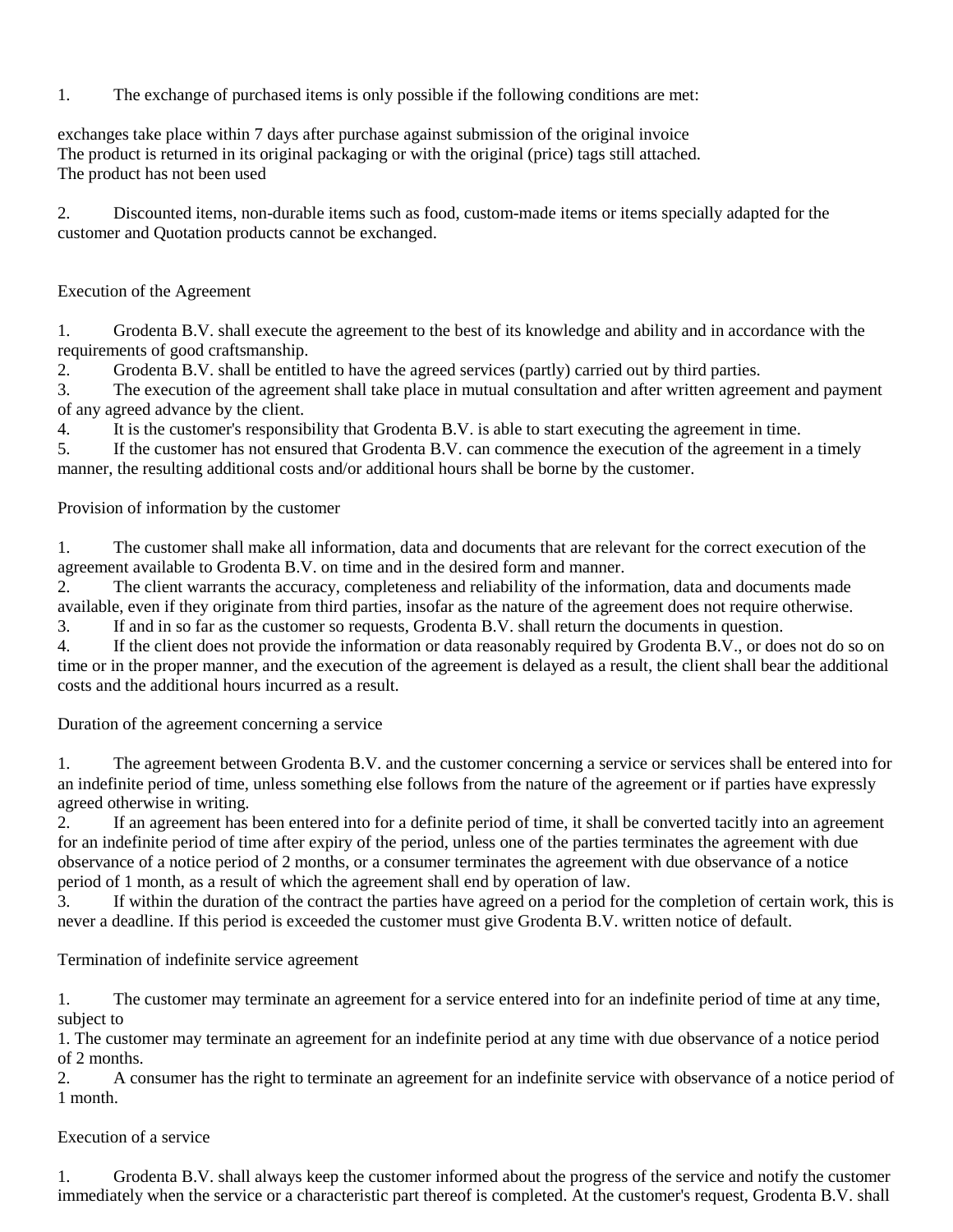account for the manner in which it has performed the service (or a characteristic part thereof).

2. If at any time Grodenta B.V. anticipates that its obligations cannot be fulfilled, or cannot be fulfilled on time or properly, Grodenta B.V. shall notify the customer immediately.

Confidentiality

1. The customer shall keep any information (in any form) received from Grodenta B.V. confidential.

2. The same applies to all other information regarding Grodenta B.V. of which the customer knows or can reasonably be expected to know that it is secret or confidential or of which he can be expected that its disclosure may harm Grodenta B.V.

B.V..

3. The customer shall take all necessary measures to ensure that he also keeps the information referred to in paragraphs 1 and 2 secret.

4. The obligation of confidentiality described in this article shall not apply to information

which was already in the public domain before the customer became aware of it, or which has subsequently become public without this being due to a breach of the customer's duty of confidentiality

that is made public by the customer pursuant to a legal obligation

5. The confidentiality obligation described in this article applies for the duration of the underlying agreement and for a period of 3 years after its expiry.

# Penalty clause

1. If the other party violates the article of these Terms and Conditions of Delivery concerning confidentiality or intellectual property, he shall forfeit for each violation for the benefit of Trade Name an immediately payable fine.

If the other party is a consumer, this penalty shall be  $\epsilon$  1,000. if the other party is a legal entity, this penalty shall be  $\epsilon$ 5,000.

2. In addition, the other party shall forfeit an amount equal to 5% of the amount referred to in paragraph 1 for each day that the breach continues.

3. No prior notice of default or legal proceedings shall be required for the forfeiture of this penalty. There is also no need for any form of damage to have occurred.

4. Forfeiture of the penalty referred to in paragraph 1 of this article shall not affect Grodenta B.V.'s other rights, including its right to claim damages in addition to the penalty.

# Indemnification

The customer shall indemnify Grodenta B.V. against all claims of third parties that are related to the products and/or services delivered by Grodenta B.V.

# Complaints

1. The customer shall examine a product delivered or a service rendered by Grodenta B.V. as soon as possible for any shortcomings.

2. If a product delivered or a service rendered does not comply with what the customer may reasonably expect from the agreement, the customer must notify Grodenta B.V. thereof as soon as possible, but in any case within 1 month after the deficiencies have been discovered.

3. Consumers must notify Grodenta B.V. thereof at the latest within 2 months after they have discovered the shortcomings.

4. The customer shall give as detailed a description as possible of the shortcoming, so that Grodenta B.V. is able to respond adequately.

5. The customer must show that the complaint relates to an agreement between the parties.

6. If a complaint concerns ongoing work, this may in any case not lead to Grodenta

B.V. can be obliged to carry out other work than that agreed upon.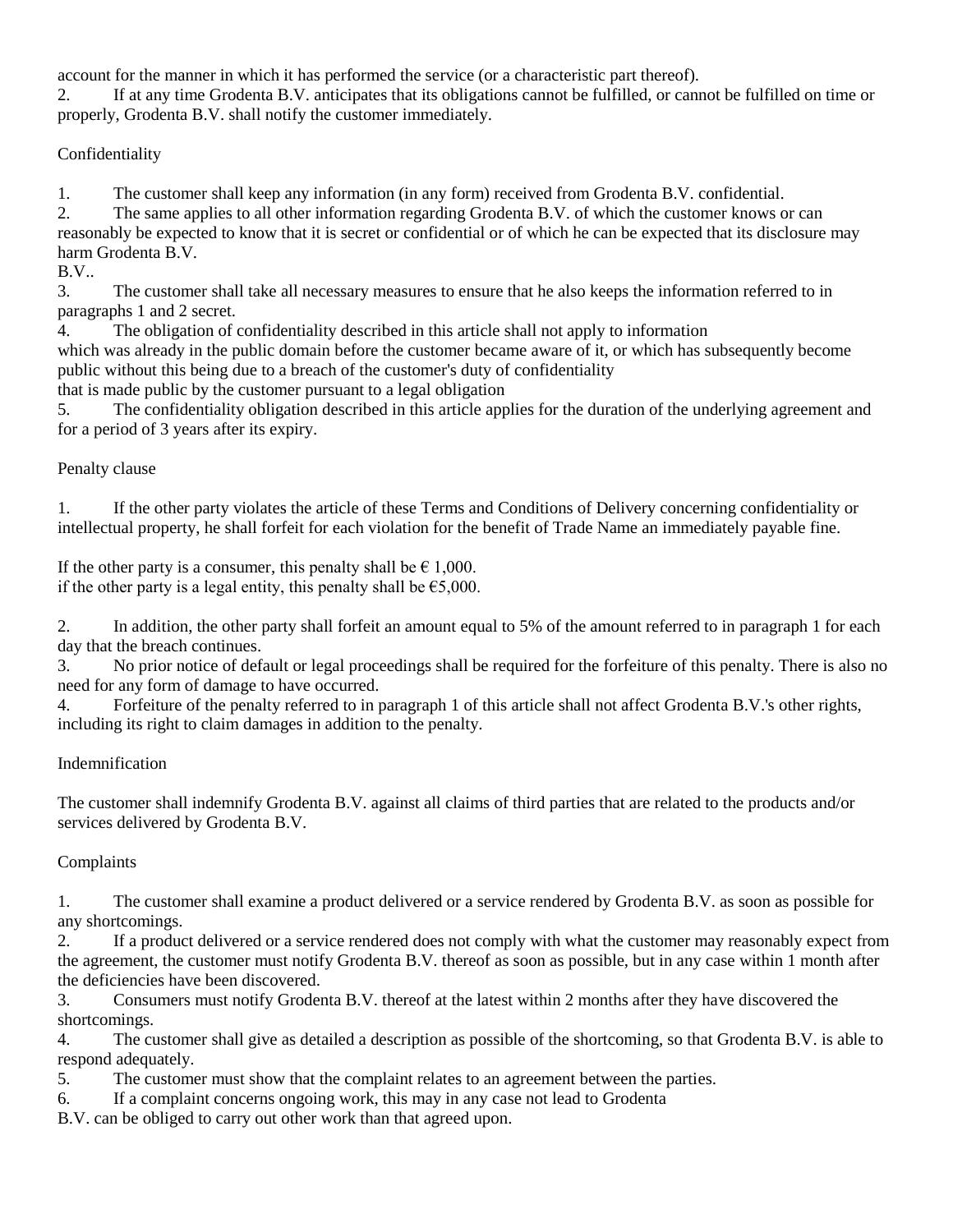### Notice of default

- 1. The customer must give notice of default in writing to Grodenta B.V..
- 2. It is the customer's responsibility that a notice of default actually reaches Grodenta B.V. (on time).

Joint and several liability of the customer

If Grodenta B.V. concludes an agreement with several customers, each of them shall be severally liable for the full amounts that they owe Grodenta B.V. under that agreement.

Liability of Grodenta B.V.

1. Grodenta B.V. shall be liable for any loss suffered by the customer only if and insofar as such loss is caused by intentional acts or omissions or deliberate recklessness.

2. If Grodenta B.V. is liable for any damage, it shall be liable only for direct damage arising from or connected with the execution of an agreement.

3. Grodenta B.V. shall never be liable for indirect damage, such as consequential damage, loss of profit, lost savings or damage to third parties.

4. If Grodenta B.V. is liable, such liability shall be limited to the amount paid out by a (professional) liability insurance taken out and in the absence of (full) payment by an insurance company of the amount of the loss, the liability shall be limited to the (part of the) invoice amount to which the liability relates.

5. All images, photos, colors, drawings, descriptions on the website or in a catalog are only indicative and apply only approximately and can not cause damage compensation and / or (partially) dissolution of the agreement and / or suspension of any obligation.

## Expiry period

Any right of the customer to claim compensation from Grodenta B.V. shall in any case lapse 12 months after the event from which the liability arose directly or indirectly. This does not exclude the provisions of section 6:89 of the Dutch Civil Code.

## Right of rescission

1. The customer shall be entitled to dissolve the agreement if Grodenta B.V. fails imputably in the fulfilment of its obligations, unless this failure does not justify the dissolution in view of its special nature or minor importance.

2. If Grodenta B.V.'s fulfilment of the obligations is not permanently or temporarily impossible, dissolution can only take place after Grodenta B.V. is in default.

3. Grodenta B.V. shall be entitled to dissolve the agreement with the client if the client fails to fulfil his obligations under the agreement in full or on time, or if Grodenta B.V. becomes aware of circumstances that give it good reason to fear that the client will not be able to fulfil his obligations properly.

## Force majeure

1. In addition to the provisions of section 6:75 of the Dutch Civil Code, a failure by Grodenta B.V. to fulfil any obligation towards the client cannot be attributed to Grodenta B.V. in a situation independent of the will of Grodenta B.V. as a result of which the fulfilment of its obligations towards the client is wholly or partly prevented or as a result of which the fulfilment of its obligations cannot reasonably be expected from Grodenta B.V.

2. The force majeure situation referred to in paragraph 1 shall also include - but not be limited to -: a state of emergency (such as civil war, insurrection, riots, natural disasters, etc.); non-performance and force majeure on the part of suppliers, deliverers or other third parties; unexpected power, electricity, internet, computer and telecom failures; computer viruses, strikes, government measures, unforeseen transport problems, bad weather conditions and work interruptions.

3. If a force majeure situation occurs that prevents Grodenta B.V. from fulfilling 1 or more obligations to the customer, these obligations shall be suspended until Grodenta B.V. can fulfil them again.

4. As soon as a force majeure situation has lasted for at least 30 calendar days, both parties may dissolve the agreement in writing, either wholly or partially.

5. Grodenta B.V. shall not be liable for any compensation or damages in a situation of force majeure, even if it